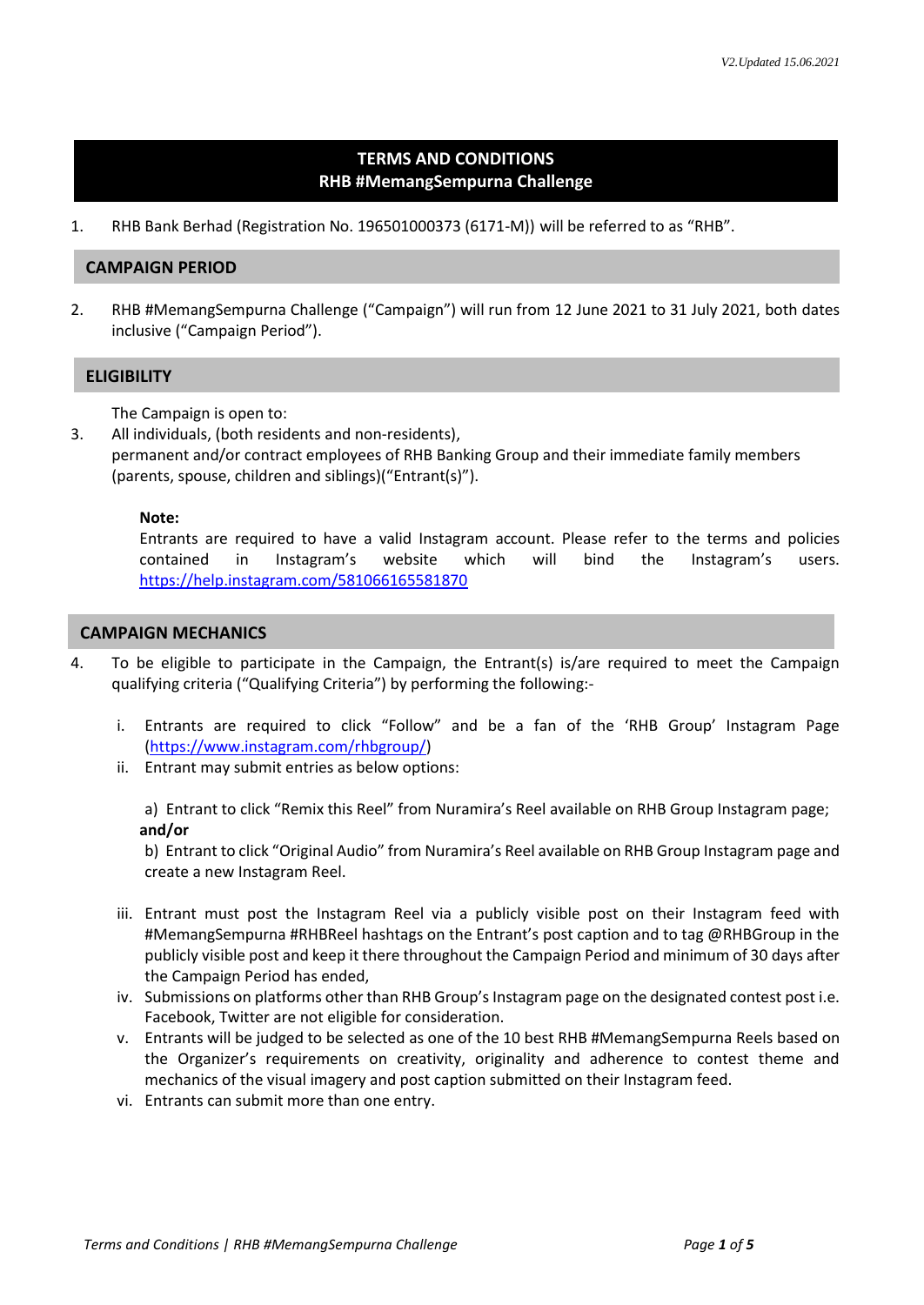- 5. By participating in this Campaign, all Entrants:
	- i. Agree for their names and particulars to be disclosed by the Organizer (including release of their photographs and/or videos) for publicity or publication purposes connected with this Campaign without payment or compensation.
	- ii. Agree to co-operate with and participate in publicity activities related to the Campaign organized by the Organizer, at their own expense without compensation whatsoever, if they are selected as the winner.
	- iii. Agree to provide the necessary documents (such as their photographs and/or videos) relevant to the Campaign as may be requested by the Organizer

## **WINNERS SELECTION**

- 6. The winners will be as per the following:
	- i. The 10 best RHB #MemangSempurna Reels will be compiled in one video and will be published on the RHB Group Instagram and Facebook Page feed within 30 days of the challenge end date (31 July 2021)
	- ii. 10 winners will be notified of their winning entry via RHB Instagram direct message within thirty (30) days from the end of the Campaign Period.
- 7. The Organizer reserves the right to disqualify or reject, at its discretion, any Entrants at any stage of the challenge with prior notice by means of communication that may deem appropriate if the Organizer believes that:
	- i. The Entrant is not eligible in accordance to the terms herein stated;
	- ii. The entries are incomplete and/or failure to comply with any of the Terms and Conditions;
	- iii. The Entrant breaches any of the Terms and Conditions or other rules and regulations of the Campaign or violates any applicable laws or regulations;
	- iv. The Entrant has undermined or tampered or attempted to undermine or tamper the operation or process of the challenge in any way whatsoever, including but not limited to fraud, cheating or deception;
	- v. The entries contain politically motivated, obscene, profane, vulgar, abusive, hateful, threatening, harassing, or otherwise offensive language or material;
- 8. All decisions of the Organizer on all matters relating to the Campaign shall be final, conclusive and binding against them.

## **DISCLAIMER, INDEMNITY & RIGHT OF THE ORGANIZER**

- 9. Entrants understand and agree that the access to RHB Group Page, the participation of the Campaign and the usage of the Reel is solely at his/her own risk and the Entrant agree to assume full responsibility and agree that the Organizer shall not under any circumstances be liable to any Entrants or other person whether in tort, contract, statute or otherwise for any direct, indirect, incidental or consequential damage and costs, and for damages for any loss of profit or revenue or otherwise, arising out of or in connection to any use of, access to, participation or inability to use or access or participate in the Campaign and that the Organizer makes no warranty or representation of any kind, including:
	- i. The continuous, uninterrupted and error-free operation of the Campaign;
	- ii. The accuracy of the information or statement provided herein;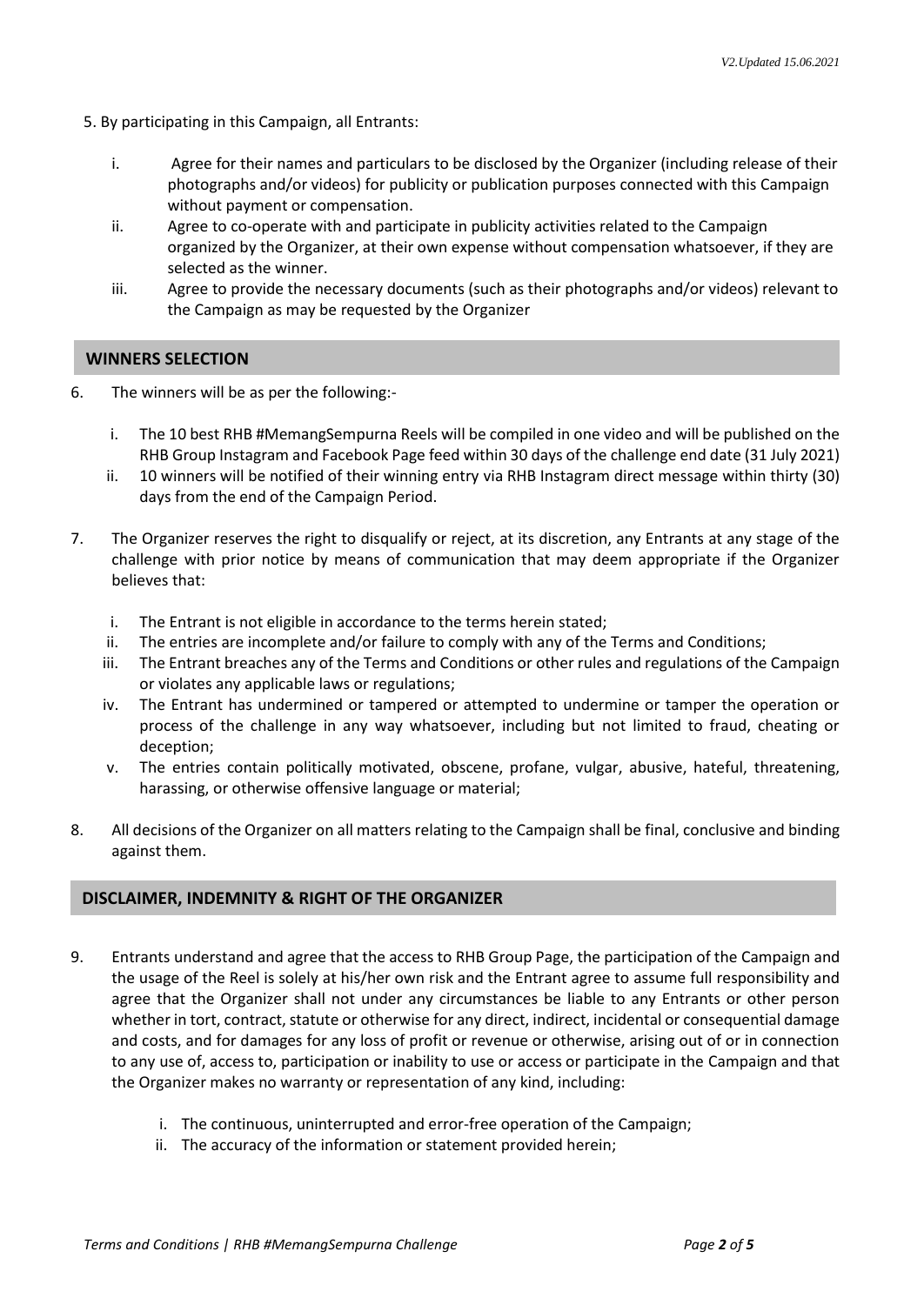- iii. Freedom from any actual, direct, indirect, incidental or consequential loss, destruction, damage, corruption, attack, interference, hacking, or other security intrusions whatsoever; or
- iv. The security and freedom from any computer viruses or other contaminating or harmful properties.
- 10. The Entrants acknowledge and agree that to the fullest extent permitted by law, the Organizer disclaims any and all liabilities for any claims for damages, losses, costs and/or expenses arising from or connected with the Entrant use of the Organizer Page and/or the participation of the Campaign.
- 11. The Organizer reserves the right to change, amend and/or vary the mechanics of the Campaign and/or vary any of these Terms and Conditions from time to time with prior notice either by displaying on the RHB websites and/or other means of communication that may deemed appropriate by the Organizer. If any future modifications of these Terms and Conditions are unacceptable to the Entrants, they should discontinue any further participation.

#### **INTELLECTUAL PROPERTY RIGHTS**

- 12. The Campaign and any information available on it including, but not limited to, text, graphics, photographs, diagrams, symbols, icons, images, music, source codes, softwares and trademarks (including the collection, arrangement and compilation of such information), are protected by copyright, design, trade mark and other intellectual property rights owned by or licensed to the Organizer, its licensors or other third parties.
- 13. Save where such usage as expressly permitted by statute, the Entrants are not allowed to copy, use, adapt, reproduce, publish, upload, download, post, transmit, broadcast, sell, store in any retrieval system, modify, alter, display in public or distribute in whatsoever manner any contents of the RHB #MemangSempurna Challenge whether in whole or in part, for any purpose whatsoever without the prior written approval of the Organizer. When expressly permitted by statute, the Entrants may download materials displayed on the RHB Group Instagram Page for non-commercial, personal use only as long as the Entrants keep all copyright, trade mark and other proprietary notices intact.
- 14. All submissions made by the Entrants are original work of the Entrants or the copyright has been licensed to the Entrants and the posting of the comments do not and will not infringe the copyright or any intellectual property right of any party. By participating in the RHB #MemangSempurna Challenge, the Entrant agrees or if consent is required, has procured the relevant consent that the Organizer may use the Instagram Reel submission to be featured in the RHB #MemangSempurna post campaign messaging without any compensation, reward or payment and the Organizer is also allowed to keep or display the videos as part of its collection and/or archive. Each Entrant shall indemnify and keep the Organizer indemnified against all losses, damages, fines, penalties, costs, expenses, claims, actions and/or proceedings that the Organizer may incur and/or suffer as a result of the Entrant's breach of this provision.

#### **GENERAL TERMS & CONDITIONS**

- 15. By participating in the Campaign, the Entrant:
	- i. Agrees to be bound by the Terms and Conditions of the Campaign;
	- ii. Agrees to access RHB's Website to view the Terms and Conditions and undertakes to be kept upto-date on any change or variation to the Terms and Conditions;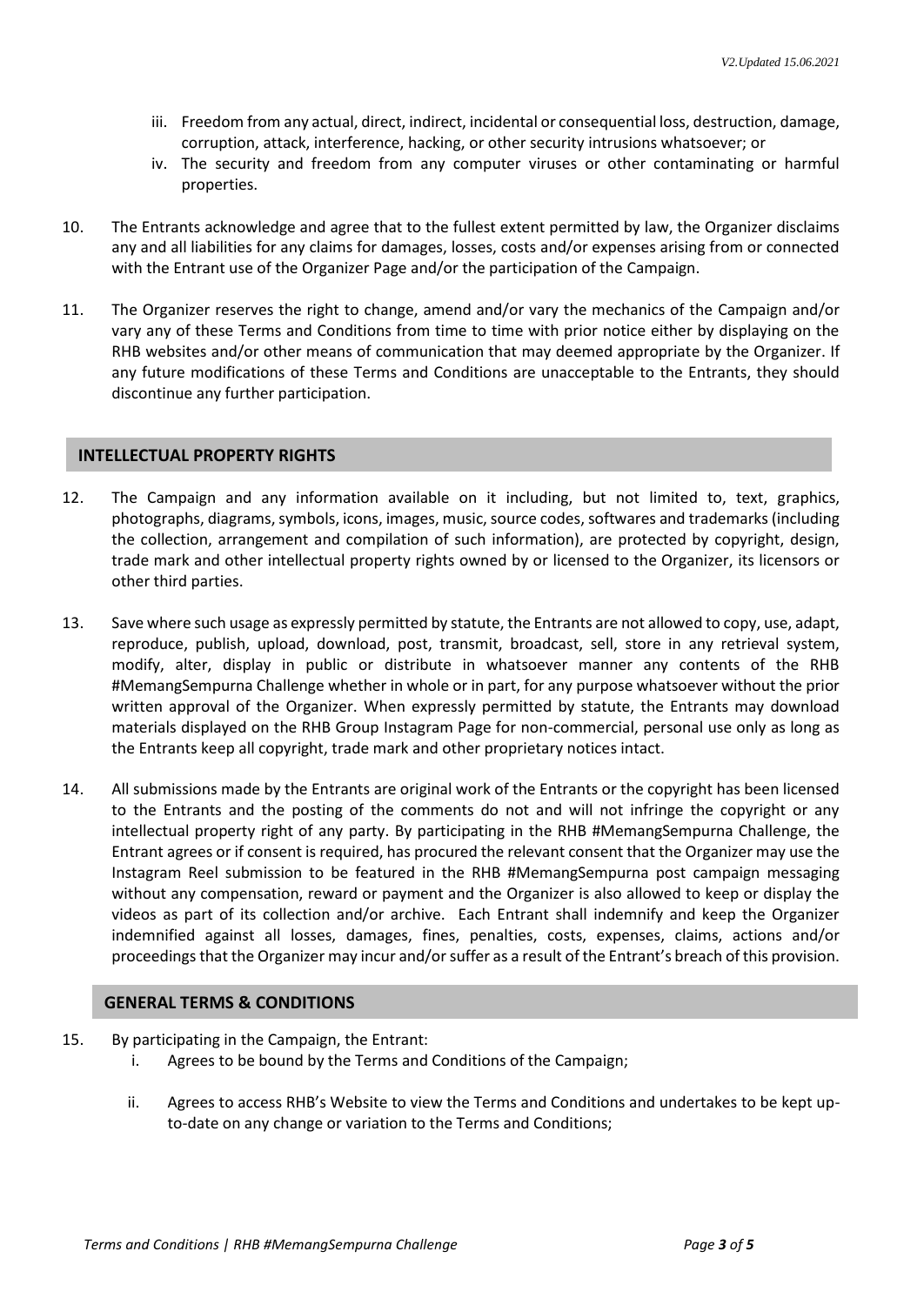- iii. Agrees that RHB's decision on all matters relating to the Campaign, shall be final, conclusive and binding against them. The decision is made based on the campaign mechanics. If there is any further dispute, please refer to RHB Contact Centre or the Ombudsman for Financial Services (OFS);
- iv. Agrees to discontinue any further participation in this Campaign by informing RHB if any future modifications of these Terms and Conditions are unacceptable.
- v. Agrees that by providing the personal information, the Entrant consents to RHB processing their personal information for any and/or all of the following purposes ("**Purpose**"), if applicable:
	- a. administering this contest and contacting the Entrant in relation to the same;
	- b. cross-selling, marketing and promotions of products and/or services of RHB Banking Group and its strategic alliances; or
	- c. other related and legitimate business purposes;
- vi. Agreesthat the Entrant personal information may be disclosed to other companies within the RHB Banking Group (which shall include its holding company, subsidiary(s), and any associated company(s), including any company as a result of any restructuring, merger, sale or acquisition), service providers, and vendors and any of their respective agents, servants and/or such persons, whether located within or outside Malaysia for the Purpose, if applicable, subject at all times to any laws (including regulations, standards, guidelines and/or obligations) applicable to RHB.
- vii. Agrees that it is necessary for RHB to process the Entrant personal information for the Purpose, without which the Entrant will not be able to participate in this Campaign. The Entrant may exercise their options in respect of receiving marketing materials (including cross-selling, marketing and promotions as described above) by contacting us through the RHB Contact Details.
- viii. Agrees photographs/images of the Entrant as winner may be captured and may be used for RHB's publications, where applicable.
- ix. The Entrant may request for correction (if their personal information is inaccurate, out-dated, incomplete, etc.), access to, or deletion (if the Entrant no longer have any existing products/services with RHB Banking Group) of the Entrant personal information or limit the processing thereof at any time hereafter by submitting such request via the following RHB Contact Details :

**RHB Contact Details Email:** customer.service@rhbgroup.com **Telephone number:** 03-92068118 **RHB Group Instagram Messenger:** <https://www.instagram.com/direct/inbox/>

## 16. RHB reserves its right to:

- i. Disqualify any and all entries from any Entrant in this Campaign and prohibit that person from further participating in this Campaign in the event that there is suspicion that the Entrant tampered with or benefited from the tampering of the regulations of this Campaign or the Terms and Conditions stated herein;
- ii. Cancel, terminate or suspend the Campaign with sufficient prior notice. Any cancellation, termination or suspension of the Campaign by RHB shall not entitle the Entrant(s) to any claim or compensation against RHB for any loss or damage incurred by the Entrant(s) as a direct and indirect result of such cancellation, termination or suspension;